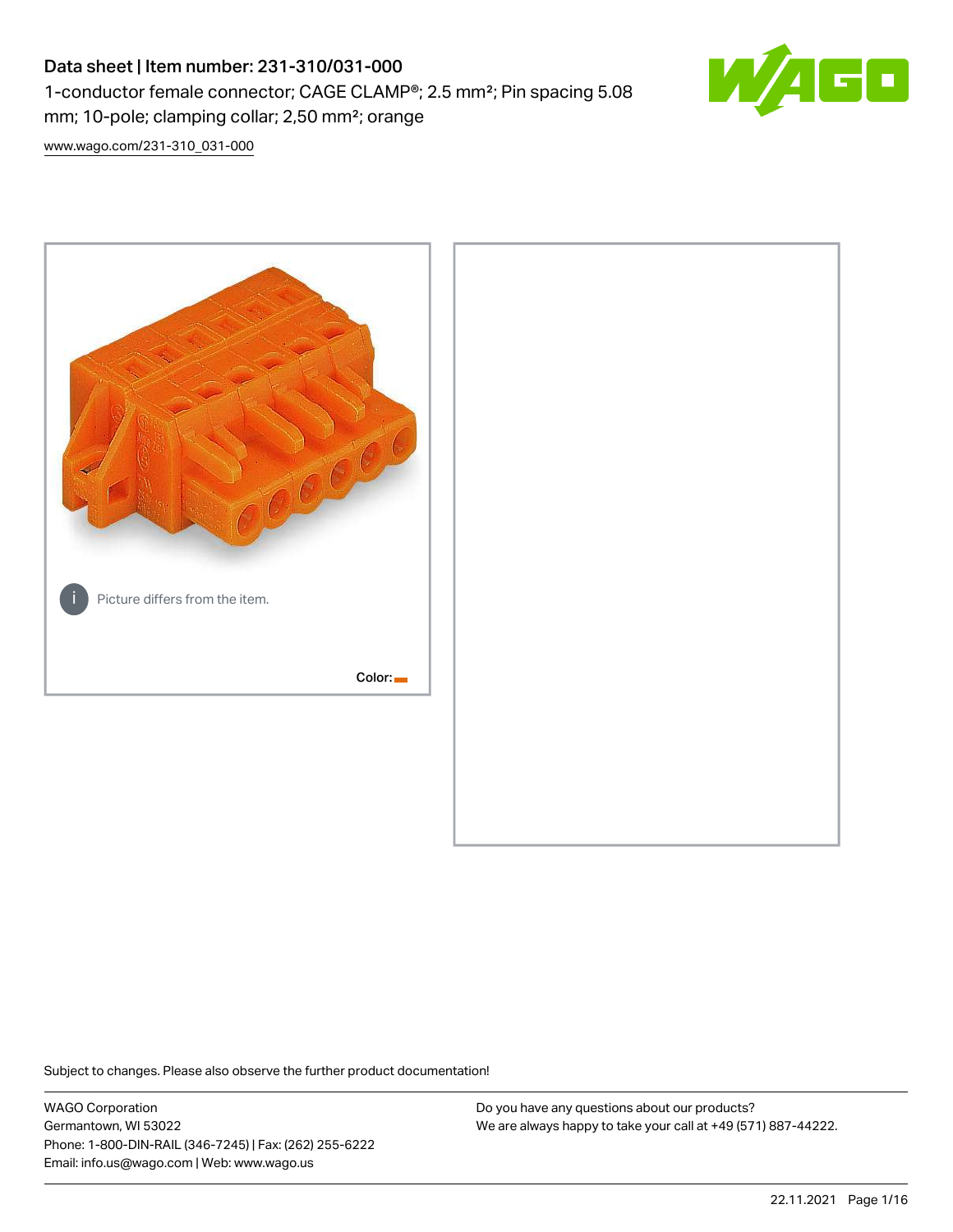

#### Dimensions in mm

 $L_1$  = (pole no. x pin spacing) + 3 mm

 $L_2$  = (pole no. x pin spacing) + 8.8 mm

 $L_3$  = (pole no. x pin spacing) + 14.8 mm

2- to 3-pole female connectors – one latch only

#### Item description

- Universal connection for all conductor types  $\blacksquare$
- Easy cable pre-assembly and on-unit wiring via vertical and horizontal CAGE CLAMP<sup>®</sup> actuation П

.<br>Subject to changes. Please also observe the further product documentation!

WAGO Corporation Germantown, WI 53022 Phone: 1-800-DIN-RAIL (346-7245) | Fax: (262) 255-6222 Email: info.us@wago.com | Web: www.wago.us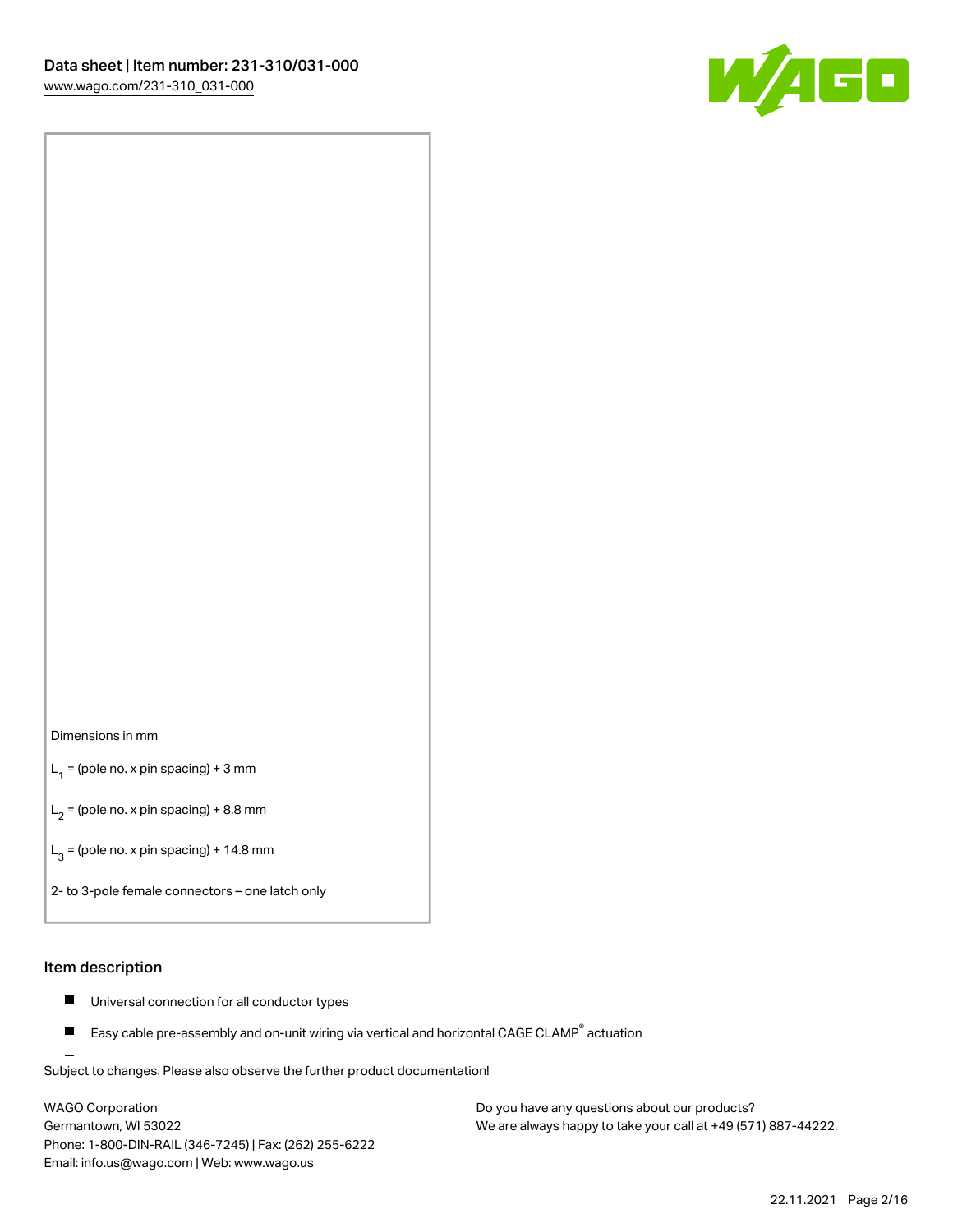W/AGO

- Integrated test ports
- $\blacksquare$ With coding fingers

## Data

## Notes

| Safety information 1 | The MCS-MULTI CONNECTION SYSTEM includes connectors<br>without breaking capacity in accordance with DIN EN 61984. When<br>used as intended, these connectors must not be connected<br>/disconnected when live or under load. The circuit design should<br>ensure header pins, which can be touched, are not live when<br>unmated. |
|----------------------|-----------------------------------------------------------------------------------------------------------------------------------------------------------------------------------------------------------------------------------------------------------------------------------------------------------------------------------|
| Variants:            | Gold-plated or partially gold-plated contact surfaces<br>Other versions (or variants) can be requested from WAGO Sales or<br>configured at https://configurator.wago.com/                                                                                                                                                         |

## Electrical data

#### IEC Approvals

| Ratings per                 | IEC/EN 60664-1                                                        |
|-----------------------------|-----------------------------------------------------------------------|
| Rated voltage (III / 3)     | 320 V                                                                 |
| Rated surge voltage (III/3) | 4 <sub>kV</sub>                                                       |
| Rated voltage (III/2)       | 320 V                                                                 |
| Rated surge voltage (III/2) | 4 <sub>kV</sub>                                                       |
| Nominal voltage (II/2)      | 630 V                                                                 |
| Rated surge voltage (II/2)  | 4 <sub>kV</sub>                                                       |
| Rated current               | 16 A                                                                  |
| Legend (ratings)            | $(III / 2)$ $\triangle$ Overvoltage category III / Pollution degree 2 |

#### UL Approvals

| Approvals per                  | <b>UL 1059</b> |
|--------------------------------|----------------|
| Rated voltage UL (Use Group B) | 300 V          |
| Rated current UL (Use Group B) | 15 A           |
| Rated voltage UL (Use Group D) | 300 V          |
| Rated current UL (Use Group D) | 10 A           |

## Ratings per UL

| Rated voltage UL 1977 | 600 V  |
|-----------------------|--------|
| Rated current UL 1977 | $\sim$ |

Subject to changes. Please also observe the further product documentation!

| WAGO Corporation                                       | Do you have any questions about our products?                 |
|--------------------------------------------------------|---------------------------------------------------------------|
| Germantown. WI 53022                                   | We are always happy to take your call at +49 (571) 887-44222. |
| Phone: 1-800-DIN-RAIL (346-7245)   Fax: (262) 255-6222 |                                                               |
| Email: info.us@wago.com   Web: www.wago.us             |                                                               |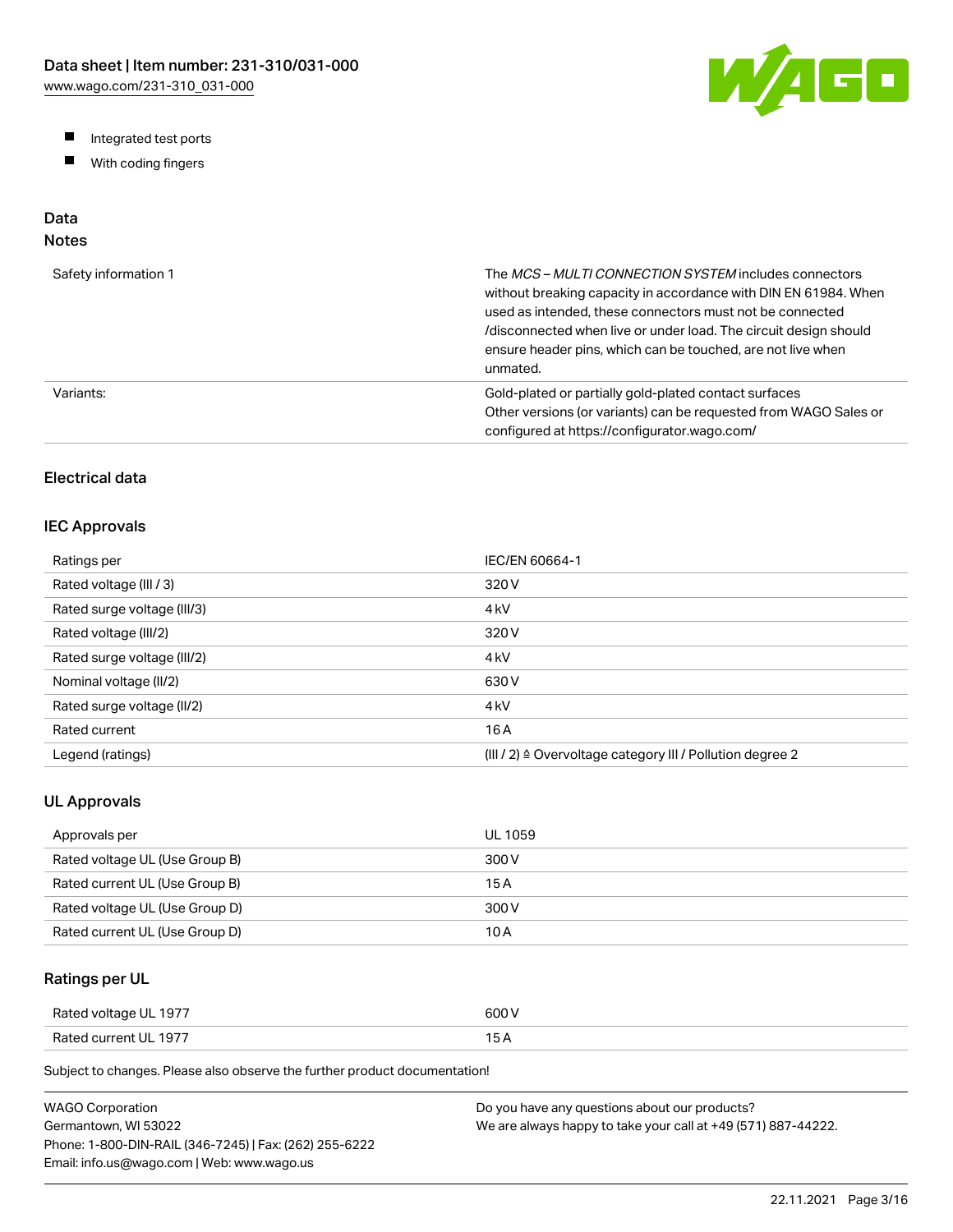

#### CSA Approvals

| Approvals per                   | CSA   |
|---------------------------------|-------|
| Rated voltage CSA (Use Group B) | 300 V |
| Rated current CSA (Use Group B) | 15 A  |
| Rated voltage CSA (Use Group D) | 300 V |
| Rated current CSA (Use Group D) | 10 A  |

#### Connection data

| Total number of connection points | 10 |
|-----------------------------------|----|
| Total number of potentials        | 10 |
| Number of connection types        |    |
| Number of levels                  |    |

#### Connection 1

| Connection technology                             | CAGE CLAMP®                            |
|---------------------------------------------------|----------------------------------------|
| Actuation type                                    | Operating tool                         |
| Solid conductor                                   | $0.082.5$ mm <sup>2</sup> / 28  12 AWG |
| Fine-stranded conductor                           | $0.082.5$ mm <sup>2</sup> / 28  12 AWG |
| Fine-stranded conductor; with insulated ferrule   | $0.251.5$ mm <sup>2</sup>              |
| Fine-stranded conductor; with uninsulated ferrule | $0.252.5$ mm <sup>2</sup>              |
| Strip length                                      | $89$ mm / 0.31  0.35 inch              |
| Number of poles                                   | 10                                     |
| Conductor entry direction to mating direction     | 0°                                     |

#### Physical data

| Pin spacing | 5.08 mm / 0.2 inch    |
|-------------|-----------------------|
| Width       | 65.6 mm / 2.583 inch  |
| Height      | 14.3 mm / 0.563 inch  |
| Depth       | 26.45 mm / 1.041 inch |

#### Mechanical data

| Mounting type | Mounting flange                         |
|---------------|-----------------------------------------|
| Mounting type | Feed-through mounting<br>Panel mounting |

Subject to changes. Please also observe the further product documentation!

| <b>WAGO Corporation</b>                                | Do you have any questions about our products?                 |
|--------------------------------------------------------|---------------------------------------------------------------|
| Germantown, WI 53022                                   | We are always happy to take your call at +49 (571) 887-44222. |
| Phone: 1-800-DIN-RAIL (346-7245)   Fax: (262) 255-6222 |                                                               |
| Email: info.us@wago.com   Web: www.wago.us             |                                                               |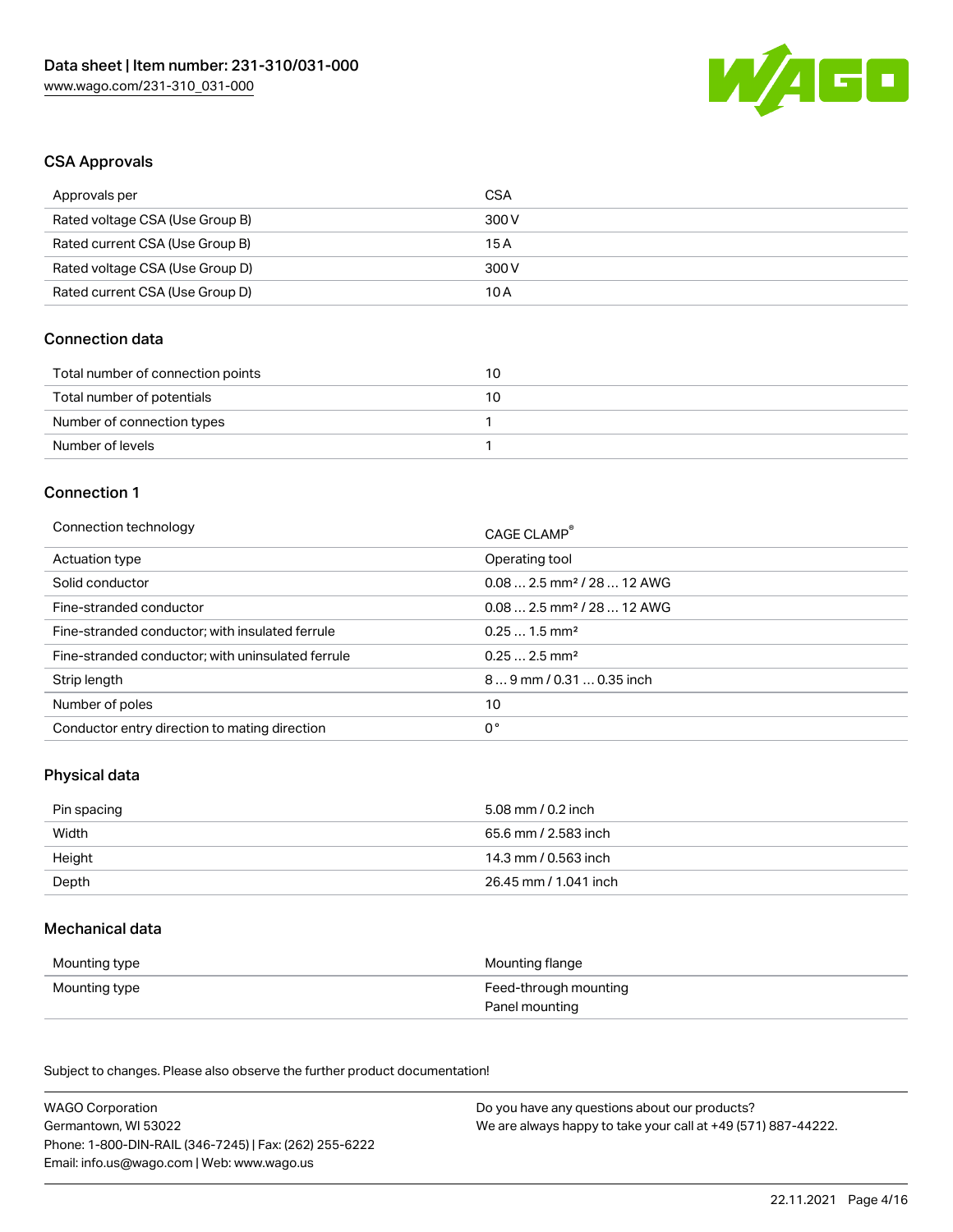

#### Plug-in connection

| Contact type (pluggable connector) | Female connector/socket |
|------------------------------------|-------------------------|
| Connector (connection type)        | for conductor           |
| Mismating protection               | No.                     |
| Locking of plug-in connection      | Without                 |
|                                    |                         |

#### Material data

| Color                       | orange                            |
|-----------------------------|-----------------------------------|
| Material group              |                                   |
| Insulation material         | Polyamide (PA66)                  |
| Flammability class per UL94 | V0                                |
| Clamping spring material    | Chrome nickel spring steel (CrNi) |
| Contact material            | Copper alloy                      |
| Contact plating             | tin-plated                        |
| Fire load                   | $0.28$ MJ                         |
| Weight                      | 19.1 <sub>g</sub>                 |

#### Environmental requirements

| Limit temperature range<br>. | . +85 °Ր<br>-60 |
|------------------------------|-----------------|
|------------------------------|-----------------|

### Commercial data

| Product Group         | 3 (Multi Conn. System) |
|-----------------------|------------------------|
| PU (SPU)              | 25 Stück               |
| Packaging type        | box                    |
| Country of origin     | DE                     |
| <b>GTIN</b>           | 4044918348164          |
| Customs tariff number | 8536694040             |

### Approvals / Certificates

#### Country specific Approvals

| Logo | Approval                               | <b>Additional Approval Text</b> | Certificate<br>name |
|------|----------------------------------------|---------------------------------|---------------------|
|      | CВ<br>DEKRA Certification B.V.         | IEC 61984                       | NL-39756            |
|      | <b>CSA</b><br>DEKRA Certification B.V. | C <sub>22.2</sub>               | 1466354             |

Subject to changes. Please also observe the further product documentation!

WAGO Corporation Germantown, WI 53022 Phone: 1-800-DIN-RAIL (346-7245) | Fax: (262) 255-6222 Email: info.us@wago.com | Web: www.wago.us Do you have any questions about our products? We are always happy to take your call at +49 (571) 887-44222.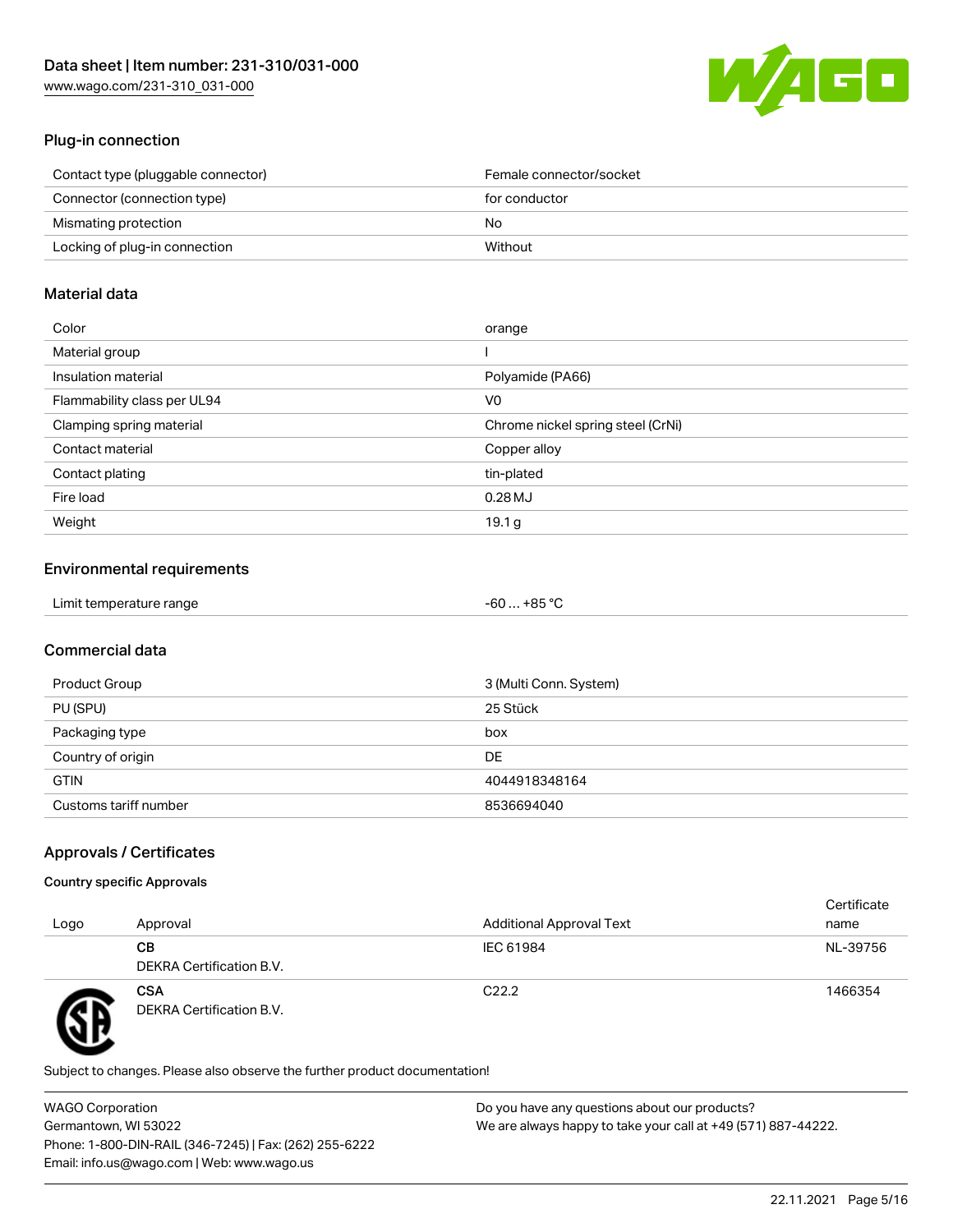

|                          | <b>KEMA/KEUR</b>         | EN 61984 | 2190761.01 |
|--------------------------|--------------------------|----------|------------|
| KEMA<br>TIR <sub>1</sub> | DEKRA Certification B.V. |          |            |

#### Ship Approvals

| Logo         | Approval                           | <b>Additional Approval Text</b> | Certificate<br>name               |
|--------------|------------------------------------|---------------------------------|-----------------------------------|
| <b>ROVED</b> | ABS<br>American Bureau of Shipping | $\overline{\phantom{0}}$        | $19-$<br>HG1869876-<br><b>PDA</b> |

#### UL-Approvals

| Logo                  | Approval                                       | <b>Additional Approval Text</b> | Certificate<br>name |
|-----------------------|------------------------------------------------|---------------------------------|---------------------|
| $\boldsymbol{\theta}$ | <b>cURus</b><br>Underwriters Laboratories Inc. | <b>UL 1059</b>                  | E45172              |
| D.                    | UL<br>UL International Germany GmbH            | <b>UL 1977</b>                  | E45171              |

#### Counterpart

| <b>All And</b> | Item no.231-640<br>Male connector; 10-pole; Pin spacing 5.08 mm; orange                                              | www.wago.com/231-640         |
|----------------|----------------------------------------------------------------------------------------------------------------------|------------------------------|
|                | Item no.231-340/001-000<br>Male header; 10-pole; THT; 1.0 x 1.0 mm solder pin; straight; pin spacing 5.08 mm; orange | www.wago.com/231-340/001-000 |
| <b>SOF</b>     | Item no.231-540/001-000<br>Male header; 10-pole; THT; 1.0 x 1.0 mm solder pin; angled; pin spacing 5.08 mm; orange   | www.wago.com/231-540/001-000 |
|                | Intional accorection                                                                                                 |                              |

#### Optional accessories

| Mounting |
|----------|
|----------|

Mounting accessories

Subject to changes. Please also observe the further product documentation!

| <b>WAGO Corporation</b>                                | Do you have any questions about our products?                 |
|--------------------------------------------------------|---------------------------------------------------------------|
| Germantown, WI 53022                                   | We are always happy to take your call at +49 (571) 887-44222. |
| Phone: 1-800-DIN-RAIL (346-7245)   Fax: (262) 255-6222 |                                                               |
| Email: info.us@wago.com   Web: www.wago.us             |                                                               |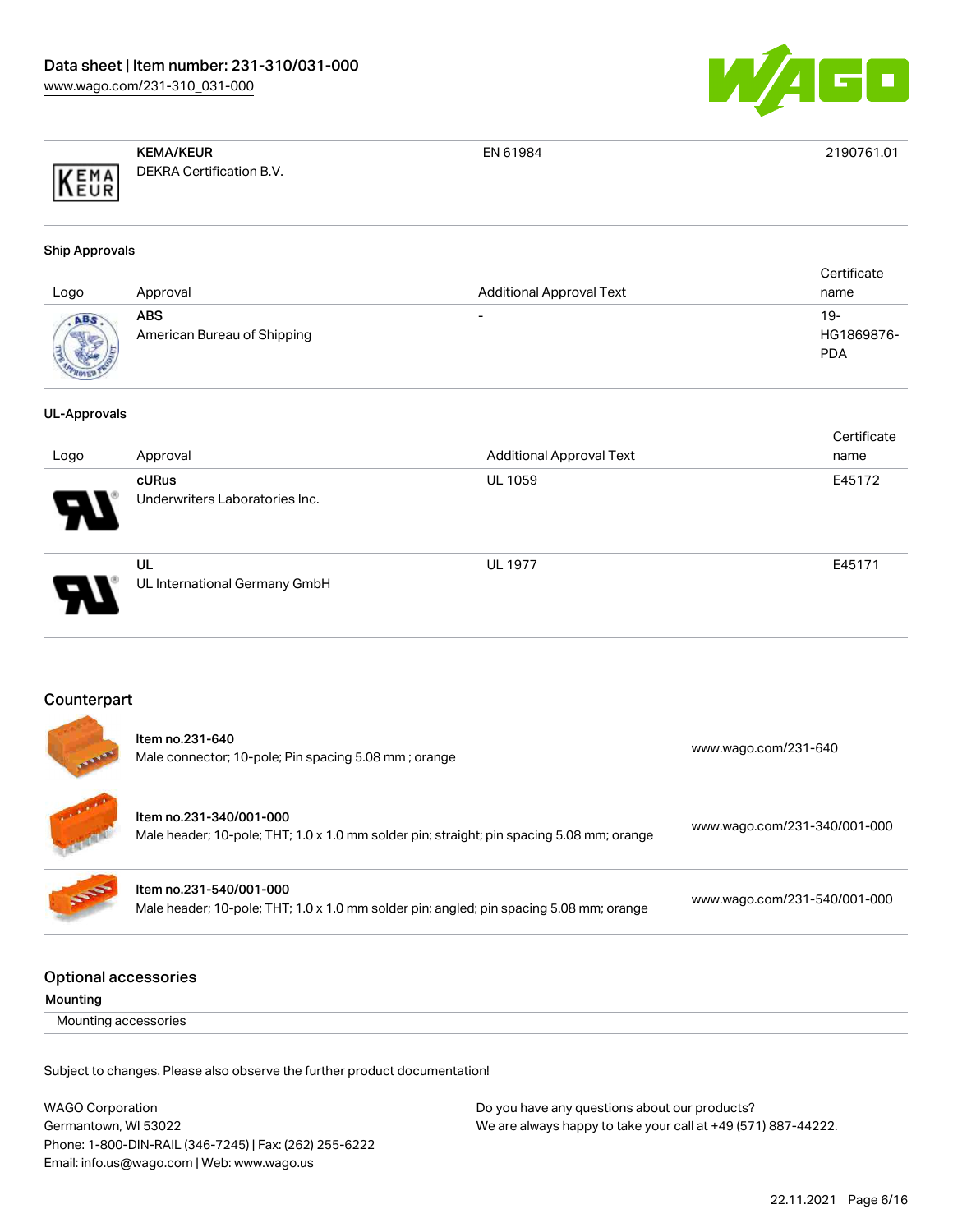[www.wago.com/231-310\\_031-000](http://www.wago.com/231-310_031-000)



[www.wago.com/209-147](http://www.wago.com/209-147)

| ٠<br>j |  |
|--------|--|
| ٦<br>T |  |
|        |  |

Item no.: 209-147 Self-tapping screw

Item no.: 231-194



Self-tapping screw; B 2.2x13, fixing hole 1.8 mm Ø [www.wago.com/231-194](http://www.wago.com/231-194) Item no.: 231-195 Nettrition: 231-195<br>Screw with nut; M2x12; for fixing element [www.wago.com/231-195](http://www.wago.com/231-195)

Item no.: 231-295 Neth Holl 231-233<br>Screw with nut [www.wago.com/231-295](http://www.wago.com/231-295)

| www.wago.com/216-101 |
|----------------------|
| www.wago.com/216-104 |
| www.wago.com/216-106 |
| www.wago.com/216-102 |
| www.wago.com/216-103 |
| www.wago.com/216-123 |
| www.wago.com/216-122 |
| www.wago.com/216-124 |
| www.wago.com/216-142 |
| www.wago.com/216-132 |
| www.wago.com/216-121 |
| www.wago.com/216-143 |
| www.wago.com/216-131 |
|                      |

Subject to changes. Please also observe the further product documentation!

WAGO Corporation Germantown, WI 53022 Phone: 1-800-DIN-RAIL (346-7245) | Fax: (262) 255-6222 Email: info.us@wago.com | Web: www.wago.us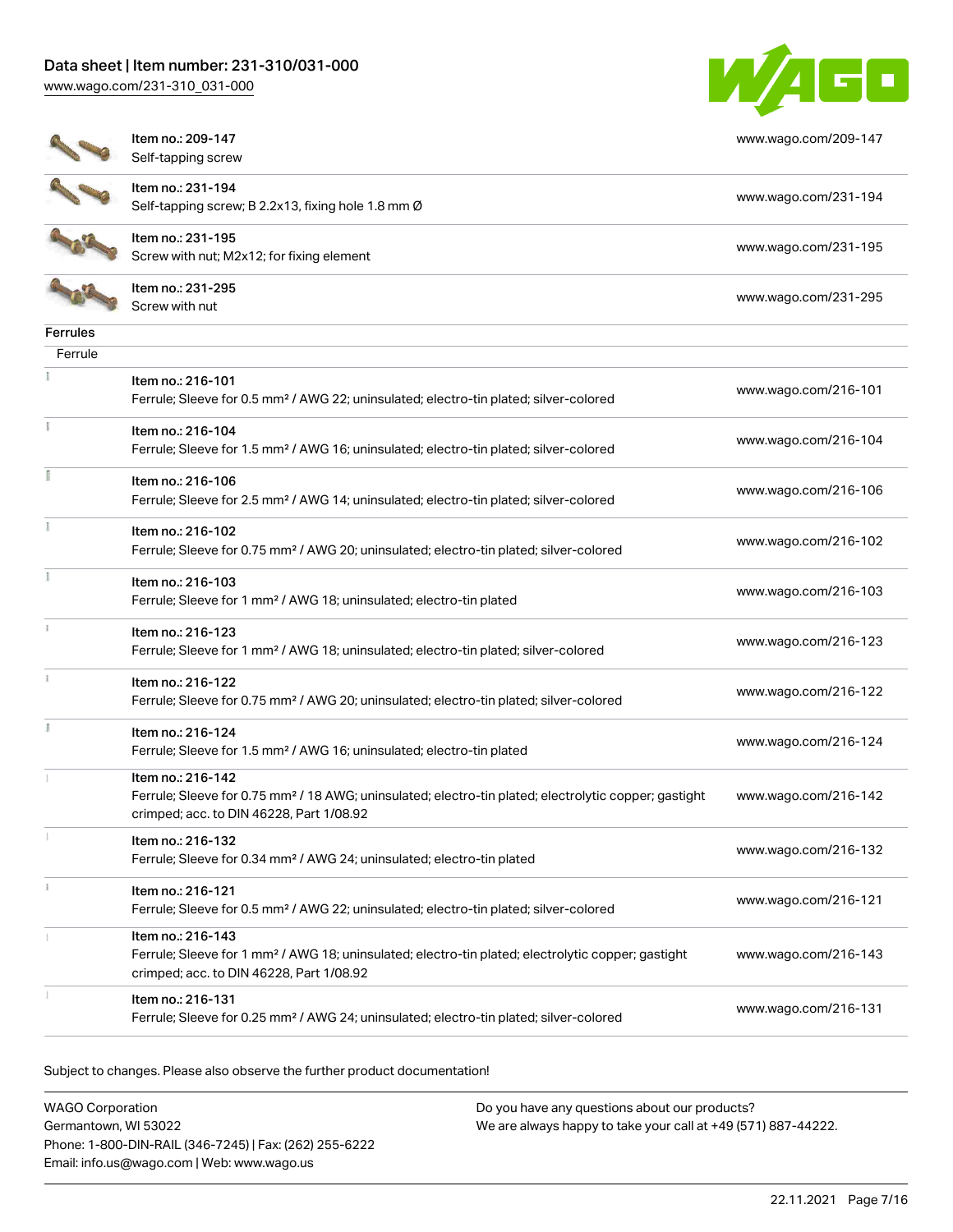## Data sheet | Item number: 231-310/031-000

[www.wago.com/231-310\\_031-000](http://www.wago.com/231-310_031-000)



|    | Item no.: 216-141<br>Ferrule; Sleeve for 0.5 mm <sup>2</sup> / 20 AWG; uninsulated; electro-tin plated; electrolytic copper; gastight<br>crimped; acc. to DIN 46228, Part 1/08.92                       | www.wago.com/216-141 |
|----|---------------------------------------------------------------------------------------------------------------------------------------------------------------------------------------------------------|----------------------|
| r. | Item no.: 216-152<br>Ferrule; Sleeve for 0.34 mm <sup>2</sup> / AWG 24; uninsulated; electro-tin plated                                                                                                 | www.wago.com/216-152 |
|    | Item no.: 216-203<br>Ferrule; Sleeve for 1 mm <sup>2</sup> / AWG 18; insulated; electro-tin plated; red                                                                                                 | www.wago.com/216-203 |
|    | Item no.: 216-202<br>Ferrule; Sleeve for 0.75 mm <sup>2</sup> / 18 AWG; insulated; electro-tin plated; gray                                                                                             | www.wago.com/216-202 |
|    | Item no.: 216-151<br>Ferrule; Sleeve for 0.25 mm <sup>2</sup> / AWG 24; uninsulated; electro-tin plated                                                                                                 | www.wago.com/216-151 |
|    | Item no.: 216-204<br>Ferrule; Sleeve for 1.5 mm <sup>2</sup> / AWG 16; insulated; electro-tin plated; black                                                                                             | www.wago.com/216-204 |
|    | Item no.: 216-144<br>Ferrule; Sleeve for 1.5 mm <sup>2</sup> / AWG 16; uninsulated; electro-tin plated; electrolytic copper; gastight<br>crimped; acc. to DIN 46228, Part 1/08.92; silver-colored       | www.wago.com/216-144 |
|    | Item no.: 216-201<br>Ferrule; Sleeve for 0.5 mm <sup>2</sup> / 20 AWG; insulated; electro-tin plated; white                                                                                             | www.wago.com/216-201 |
|    | Item no.: 216-223<br>Ferrule; Sleeve for 1 mm <sup>2</sup> / AWG 18; insulated; electro-tin plated; red                                                                                                 | www.wago.com/216-223 |
|    | Item no.: 216-241<br>Ferrule; Sleeve for 0.5 mm <sup>2</sup> / 20 AWG; insulated; electro-tin plated; electrolytic copper; gastight<br>crimped; acc. to DIN 46228, Part 4/09.90; white                  | www.wago.com/216-241 |
|    | Item no.: 216-242<br>Ferrule; Sleeve for 0.75 mm <sup>2</sup> / 18 AWG; insulated; electro-tin plated; electrolytic copper; gastight<br>crimped; acc. to DIN 46228, Part 4/09.90; gray                  | www.wago.com/216-242 |
|    | Item no.: 216-222<br>Ferrule; Sleeve for 0.75 mm <sup>2</sup> / 18 AWG; insulated; electro-tin plated; gray                                                                                             | www.wago.com/216-222 |
|    | Item no.: 216-221<br>Ferrule; Sleeve for 0.5 mm <sup>2</sup> / 20 AWG; insulated; electro-tin plated; white                                                                                             | www.wago.com/216-221 |
|    | Item no.: 216-224<br>Ferrule; Sleeve for 1.5 mm <sup>2</sup> / AWG 16; insulated; electro-tin plated; black                                                                                             | www.wago.com/216-224 |
|    | Item no.: 216-243<br>Ferrule; Sleeve for 1 mm <sup>2</sup> / AWG 18; insulated; electro-tin plated; electrolytic copper; gastight crimped; www.wago.com/216-243<br>acc. to DIN 46228, Part 4/09.90; red |                      |
| 1  | Item no.: 216-244<br>Ferrule; Sleeve for 1.5 mm <sup>2</sup> / AWG 16; insulated; electro-tin plated; electrolytic copper; gastight<br>crimped; acc. to DIN 46228, Part 4/09.90; black                  | www.wago.com/216-244 |
|    | Item no.: 216-263<br>Ferrule; Sleeve for 1 mm <sup>2</sup> / AWG 18; insulated; electro-tin plated; electrolytic copper; gastight crimped; www.wago.com/216-263<br>acc. to DIN 46228, Part 4/09.90; red |                      |

Subject to changes. Please also observe the further product documentation!

WAGO Corporation Germantown, WI 53022 Phone: 1-800-DIN-RAIL (346-7245) | Fax: (262) 255-6222 Email: info.us@wago.com | Web: www.wago.us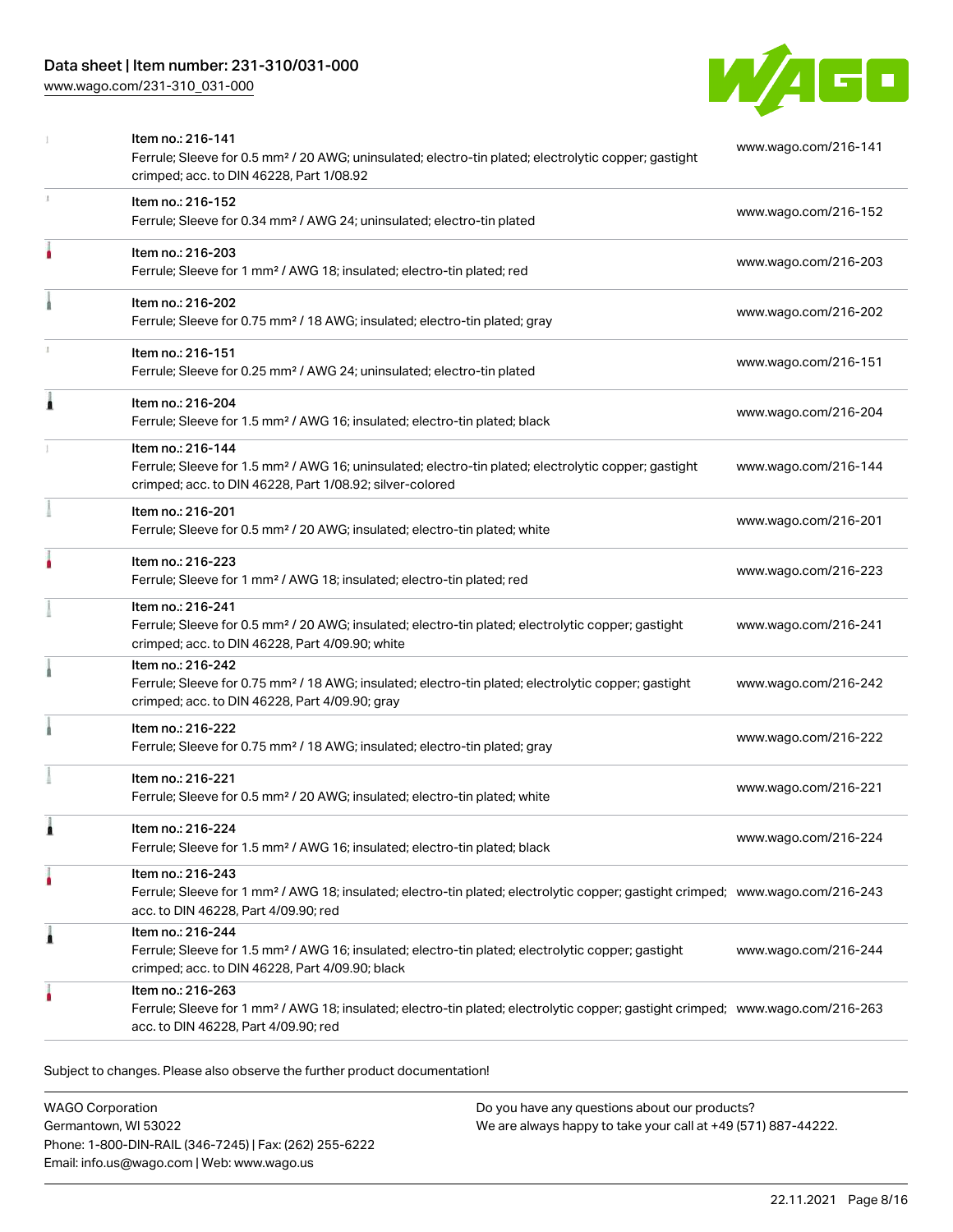## Data sheet | Item number: 231-310/031-000

[www.wago.com/231-310\\_031-000](http://www.wago.com/231-310_031-000)



| 1                 | Item no.: 216-264<br>Ferrule; Sleeve for 1.5 mm <sup>2</sup> / AWG 16; insulated; electro-tin plated; electrolytic copper; gastight<br>crimped; acc. to DIN 46228, Part 4/09.90; black          | www.wago.com/216-264             |
|-------------------|-------------------------------------------------------------------------------------------------------------------------------------------------------------------------------------------------|----------------------------------|
| Â                 | Item no.: 216-284<br>Ferrule; Sleeve for 1.5 mm <sup>2</sup> / AWG 16; insulated; electro-tin plated; electrolytic copper; gastight<br>crimped; acc. to DIN 46228, Part 4/09.90; black          | www.wago.com/216-284             |
|                   | Item no.: 216-262<br>Ferrule; Sleeve for 0.75 mm <sup>2</sup> / 18 AWG; insulated; electro-tin plated; electrolytic copper; gastight<br>crimped; acc. to DIN 46228, Part 4/09.90; gray          | www.wago.com/216-262             |
|                   | Item no.: 216-301<br>Ferrule; Sleeve for 0.25 mm <sup>2</sup> / AWG 24; insulated; electro-tin plated; yellow                                                                                   | www.wago.com/216-301             |
|                   | Item no.: 216-321<br>Ferrule; Sleeve for 0.25 mm <sup>2</sup> / AWG 24; insulated; electro-tin plated; yellow                                                                                   | www.wago.com/216-321             |
| ı                 | Item no.: 216-322<br>Ferrule; Sleeve for 0.34 mm <sup>2</sup> / 22 AWG; insulated; electro-tin plated; green                                                                                    | www.wago.com/216-322             |
|                   | Item no.: 216-302<br>Ferrule; Sleeve for 0.34 mm <sup>2</sup> / 22 AWG; insulated; electro-tin plated; light turquoise                                                                          | www.wago.com/216-302             |
|                   | Marking accessories                                                                                                                                                                             |                                  |
| Marking strip     |                                                                                                                                                                                                 |                                  |
|                   | Item no.: 210-331/508-103<br>Marking strips; as a DIN A4 sheet; MARKED; 1-12 (200x); Height of marker strip: 2.3 mm/0.091 in; Strip<br>length 182 mm; Horizontal marking; Self-adhesive; white  | www.wago.com/210-331<br>/508-103 |
|                   | Item no.: 210-331/508-104<br>Marking strips; as a DIN A4 sheet; MARKED; 13-24 (200x); Height of marker strip: 2.3 mm/0.091 in; Strip<br>length 182 mm; Horizontal marking; Self-adhesive; white | www.wago.com/210-331<br>/508-104 |
|                   | Item no.: 210-332/508-202<br>Marking strips; as a DIN A4 sheet; MARKED; 1-16 (160x); Height of marker strip: 3 mm; Strip length 182<br>mm; Horizontal marking; Self-adhesive; white             | www.wago.com/210-332<br>/508-202 |
|                   | Item no.: 210-332/508-204<br>Marking strips; as a DIN A4 sheet; MARKED; 17-32 (160x); Height of marker strip: 3 mm; Strip length<br>182 mm; Horizontal marking; Self-adhesive; white            | www.wago.com/210-332<br>/508-204 |
|                   | Item no.: 210-332/508-206<br>Marking strips; as a DIN A4 sheet; MARKED; 33-48 (160x); Height of marker strip: 3 mm; Strip length<br>182 mm; Horizontal marking; Self-adhesive; white            | www.wago.com/210-332<br>/508-206 |
|                   | Item no.: 210-332/508-205<br>Marking strips; as a DIN A4 sheet; MARKED; 1-32 (80x); Height of marker strip: 3 mm; Strip length 182<br>mm; Horizontal marking; Self-adhesive; white              | www.wago.com/210-332<br>/508-205 |
| Insulations stops |                                                                                                                                                                                                 |                                  |
| Insulation stop   |                                                                                                                                                                                                 |                                  |
|                   |                                                                                                                                                                                                 |                                  |

Subject to changes. Please also observe the further product documentation!

WAGO Corporation Germantown, WI 53022 Phone: 1-800-DIN-RAIL (346-7245) | Fax: (262) 255-6222 Email: info.us@wago.com | Web: www.wago.us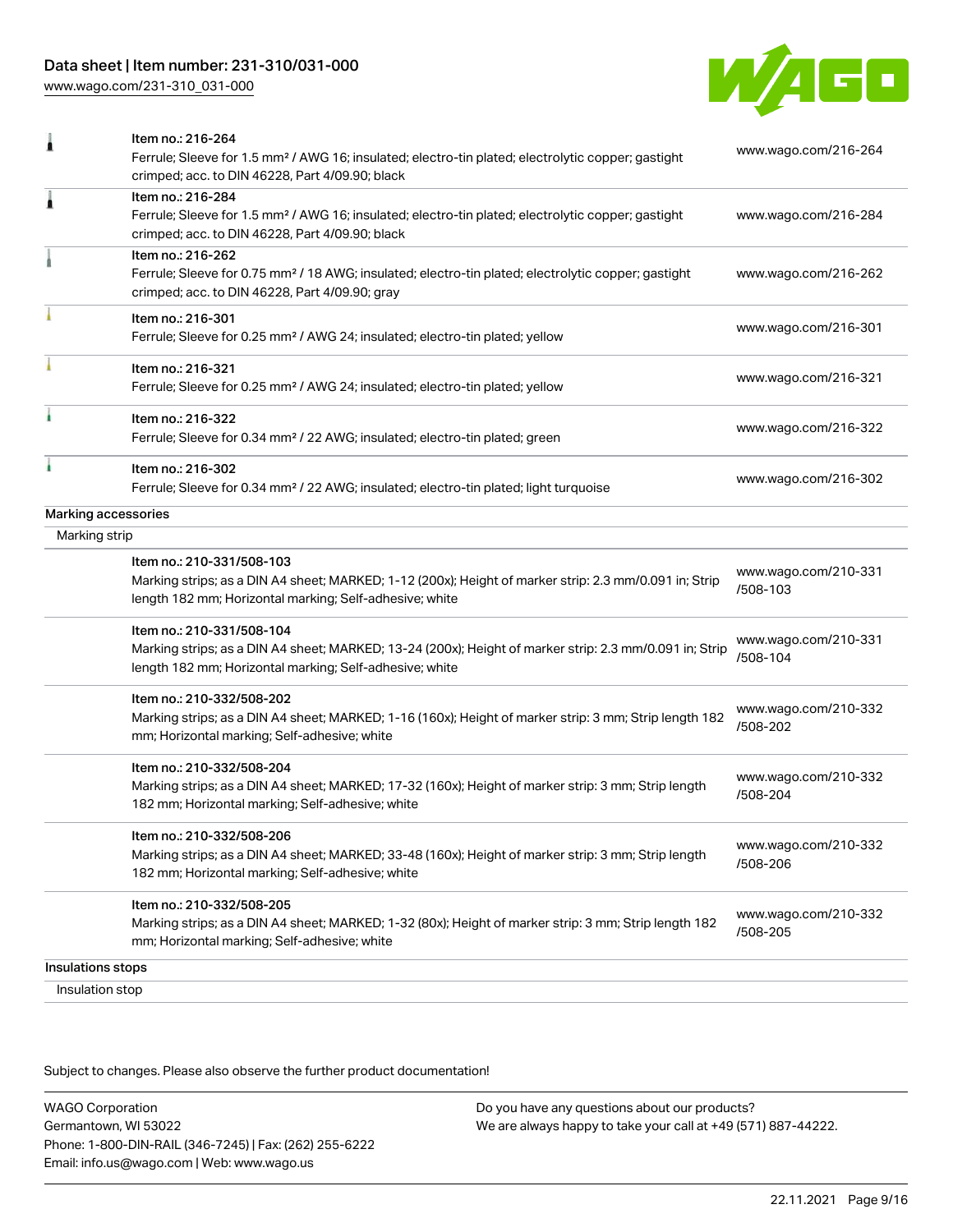## Data sheet | Item number: 231-310/031-000

[www.wago.com/231-310\\_031-000](http://www.wago.com/231-310_031-000)



Item no.: 231-672 Insulation stop; 0.75 - 1 mm²; dark gray



[www.wago.com/231-672](http://www.wago.com/231-672)

Item no.: 231-670 Insulation stop; 0.08-0.2 mm<sup>2</sup>/0.2 mm<sup>2</sup> "s"; white [www.wago.com/231-670](http://www.wago.com/231-670) www.wago.com/231-670

| li |
|----|
| lı |
|    |

|                | Item no.: 231-671                                                                           |                      |
|----------------|---------------------------------------------------------------------------------------------|----------------------|
|                | Insulation stop; 0.25 - 0.5 mm <sup>2</sup> ; light gray                                    | www.wago.com/231-671 |
| <b>Tools</b>   |                                                                                             |                      |
| Operating tool |                                                                                             |                      |
|                | Item no.: 209-130                                                                           |                      |
|                | Operating tool; suitable for 264, 280 and 281 Series; 1-way; of insulating material; white  | www.wago.com/209-130 |
|                | Item no.: 209-132                                                                           |                      |
|                | Operating tool; for connecting comb-style jumper bar; 2-way; of insulating material         | www.wago.com/209-132 |
|                | Item no.: 231-159                                                                           |                      |
|                | Operating tool; natural                                                                     | www.wago.com/231-159 |
|                | Item no.: 231-231                                                                           |                      |
|                | Combination operating tool; red                                                             | www.wago.com/231-231 |
|                | Item no.: 210-657                                                                           |                      |
|                | Operating tool; Blade: 3.5 x 0.5 mm; with a partially insulated shaft; short; multicoloured | www.wago.com/210-657 |
|                | Item no.: 210-720                                                                           |                      |
|                | Operating tool; Blade: 3.5 x 0.5 mm; with a partially insulated shaft; multicoloured        | www.wago.com/210-720 |
|                |                                                                                             |                      |
|                | Item no.: 231-131                                                                           | www.wago.com/231-131 |
|                | Operating tool; made of insulating material; 1-way; loose; white                            |                      |
|                |                                                                                             |                      |
|                | Item no.: 231-291                                                                           |                      |

Networks: 201251<br>Operating tool; made of insulating material; 1-way; loose; red [www.wago.com/231-291](http://www.wago.com/231-291) Item no.: 280-432 Operating tool; made of insulating material; 2-way; white [www.wago.com/280-432](http://www.wago.com/280-432) www.wago.com/280-432 Item no.: 280-434 Next the second of the second of insulating material; 4-way [www.wago.com/280-434](http://www.wago.com/280-434)<br>Operating tool; made of insulating material; 4-way Item no.: 280-437 Next the second of the second of insulating material; 7-way [www.wago.com/280-437](http://www.wago.com/280-437)<br>Operating tool; made of insulating material; 7-way Item no.: 280-440

Next the 200 440<br>Operating tool; made of insulating material; 10-way [www.wago.com/280-440](http://www.wago.com/280-440)

Subject to changes. Please also observe the further product documentation!

WAGO Corporation Germantown, WI 53022 Phone: 1-800-DIN-RAIL (346-7245) | Fax: (262) 255-6222 Email: info.us@wago.com | Web: www.wago.us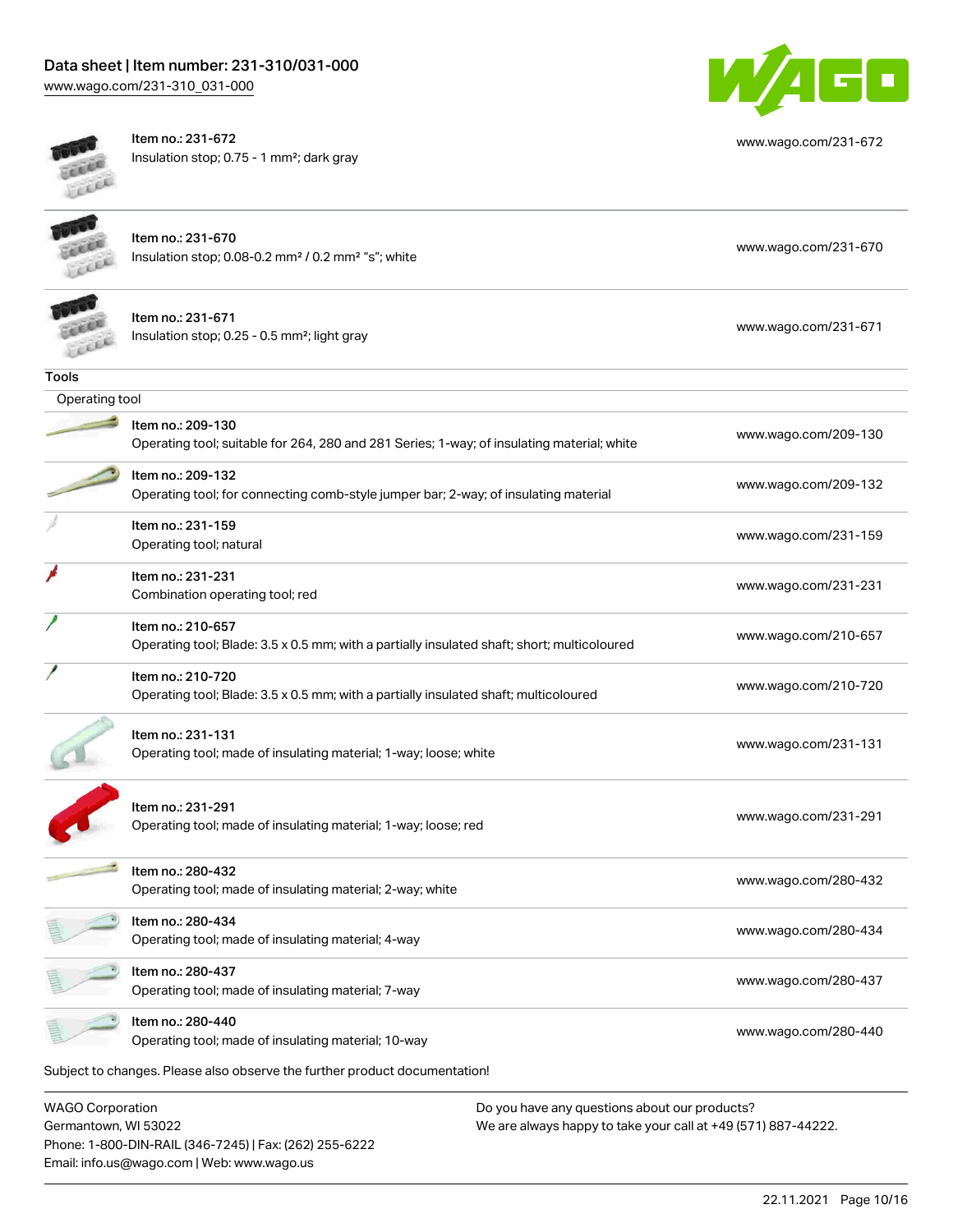[www.wago.com/231-310\\_031-000](http://www.wago.com/231-310_031-000)



|                            | Item no.: 280-435<br>Operating tool; made of insulating material; 5-way; gray                                              | www.wago.com/280-435 |
|----------------------------|----------------------------------------------------------------------------------------------------------------------------|----------------------|
|                            | Item no.: 280-436<br>Operating tool; made of insulating material; 6-way                                                    | www.wago.com/280-436 |
|                            | Item no.: 280-438<br>Operating tool; made of insulating material; 8-way                                                    | www.wago.com/280-438 |
|                            | Item no.: 280-433<br>Operating tool; made of insulating material; 3-way                                                    | www.wago.com/280-433 |
| <b>Testing accessories</b> |                                                                                                                            |                      |
| Testing accessories        |                                                                                                                            |                      |
|                            | Item no.: 210-136<br>Test plug; 2 mm Ø; with 500 mm cable                                                                  | www.wago.com/210-136 |
|                            | ltem no.: 231-661<br>Test plugs for female connectors; for 5 mm and 5.08 mm pin spacing; 2,50 mm <sup>2</sup> ; light gray | www.wago.com/231-661 |
| Cover                      |                                                                                                                            |                      |
| Cover                      |                                                                                                                            |                      |
|                            | Item no.: 231-669<br>Lockout caps; for covering unused clamping units; orange                                              | www.wago.com/231-669 |
| Jumpers                    |                                                                                                                            |                      |
| Jumper                     |                                                                                                                            |                      |
|                            | Item no.: 231-905<br>Jumper; for conductor entry; 5-way; insulated; gray                                                   | www.wago.com/231-905 |
|                            | Item no.: 231-903<br>Jumper; for conductor entry; 3-way; insulated; gray                                                   | www.wago.com/231-903 |
|                            | Item no.: 231-907<br>Jumper; for conductor entry; 7-way; insulated; gray                                                   | www.wago.com/231-907 |
|                            | Item no.: 231-910<br>Jumper; for conductor entry; 10-way; insulated; gray                                                  | www.wago.com/231-910 |
|                            | Item no.: 231-902<br>Jumper; for conductor entry; 2-way; insulated; gray                                                   | www.wago.com/231-902 |
| <b>Strain relief</b>       |                                                                                                                            |                      |
| Strain relief housing      |                                                                                                                            |                      |
|                            | Item no.: 232-640<br>Strain relief housing; orange                                                                         | www.wago.com/232-640 |
|                            |                                                                                                                            |                      |

Subject to changes. Please also observe the further product documentation!

WAGO Corporation Germantown, WI 53022 Phone: 1-800-DIN-RAIL (346-7245) | Fax: (262) 255-6222 Email: info.us@wago.com | Web: www.wago.us Do you have any questions about our products? We are always happy to take your call at +49 (571) 887-44222.

22.11.2021 Page 11/16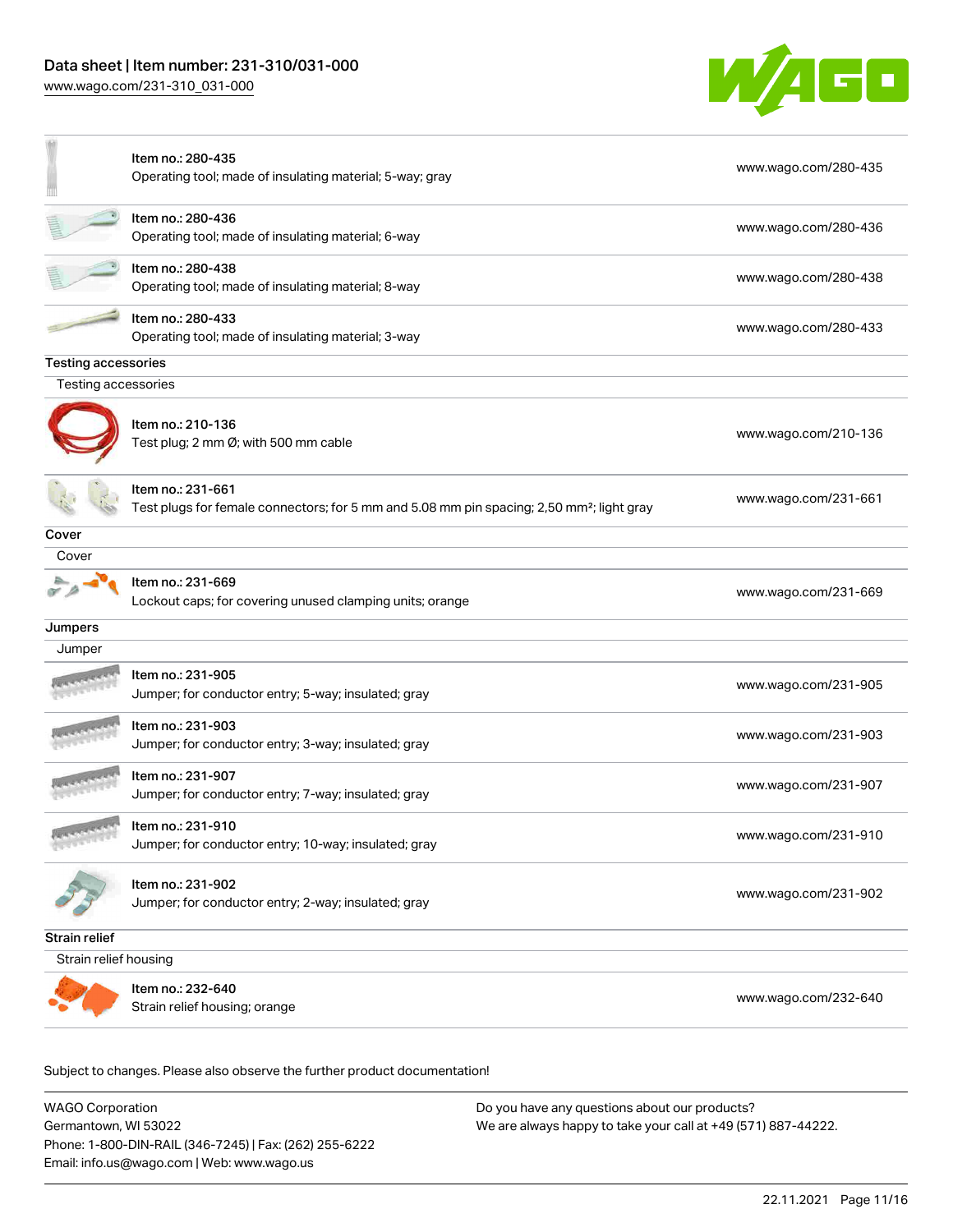

### Downloads Documentation

| <b>Additional Information</b>                    |            |               |          |
|--------------------------------------------------|------------|---------------|----------|
| Technical explanations                           | 2019 Apr 3 | pdf<br>2.0 MB | Download |
|                                                  |            |               |          |
| <b>CAD files</b>                                 |            |               |          |
| CAD data                                         |            |               |          |
| 2D/3D Models 231-310/031-000                     |            | <b>URL</b>    | Download |
| <b>CAE</b> data                                  |            |               |          |
| EPLAN Data Portal 231-310/031-000                |            | <b>URL</b>    | Download |
| ZUKEN Portal 231-310/031-000                     |            | <b>URL</b>    | Download |
| EPLAN Data Portal 231-310/031-000                |            | <b>URL</b>    | Download |
| <b>Environmental Product Compliance</b>          |            |               |          |
| <b>Compliance Search</b>                         |            |               |          |
| Environmental Product Compliance 231-310/031-000 |            | URL           | Download |

# 1-conductor female connector; CAGE CLAMP®; 2.5 mm²; Pin spacing 5.08 mm; 10 pole; clamping collar; 2,50 mm²; orange

#### Installation Notes

Subject to changes. Please also observe the further product documentation!

WAGO Corporation Germantown, WI 53022 Phone: 1-800-DIN-RAIL (346-7245) | Fax: (262) 255-6222 Email: info.us@wago.com | Web: www.wago.us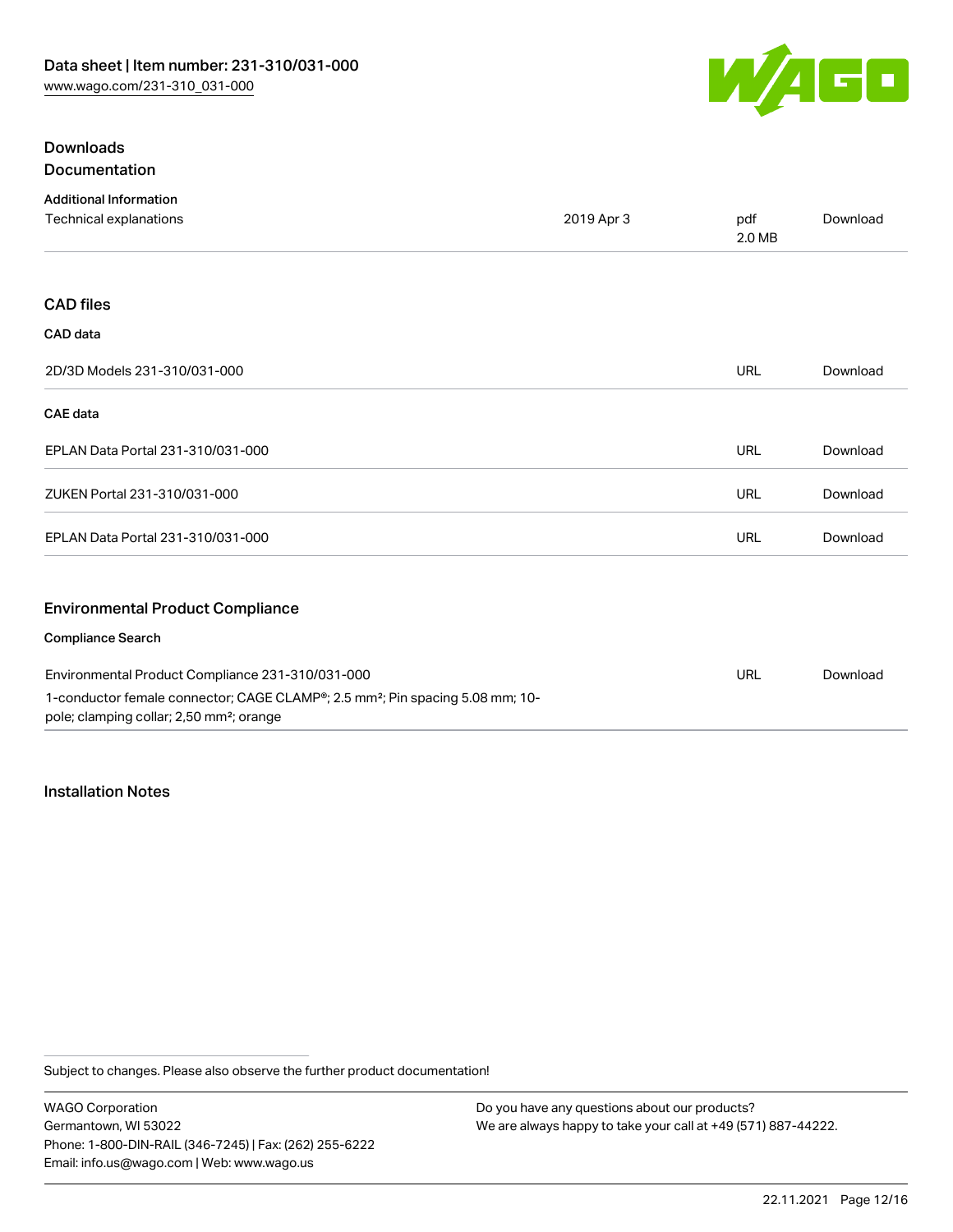

Female connectors with mounting flanges can be used as PCB through-panel connectors – conductor termination parallel to CAGE CLAMP® actuation.

PCB female connectors with mounting flanges can be used as through-panel connectors for external wiring.

16-pole female connector with mounting flanges in a 19" rack – conductor termination parallel to CAGE CLAMP® actuation

Subject to changes. Please also observe the further product documentation!

WAGO Corporation Germantown, WI 53022 Phone: 1-800-DIN-RAIL (346-7245) | Fax: (262) 255-6222 Email: info.us@wago.com | Web: www.wago.us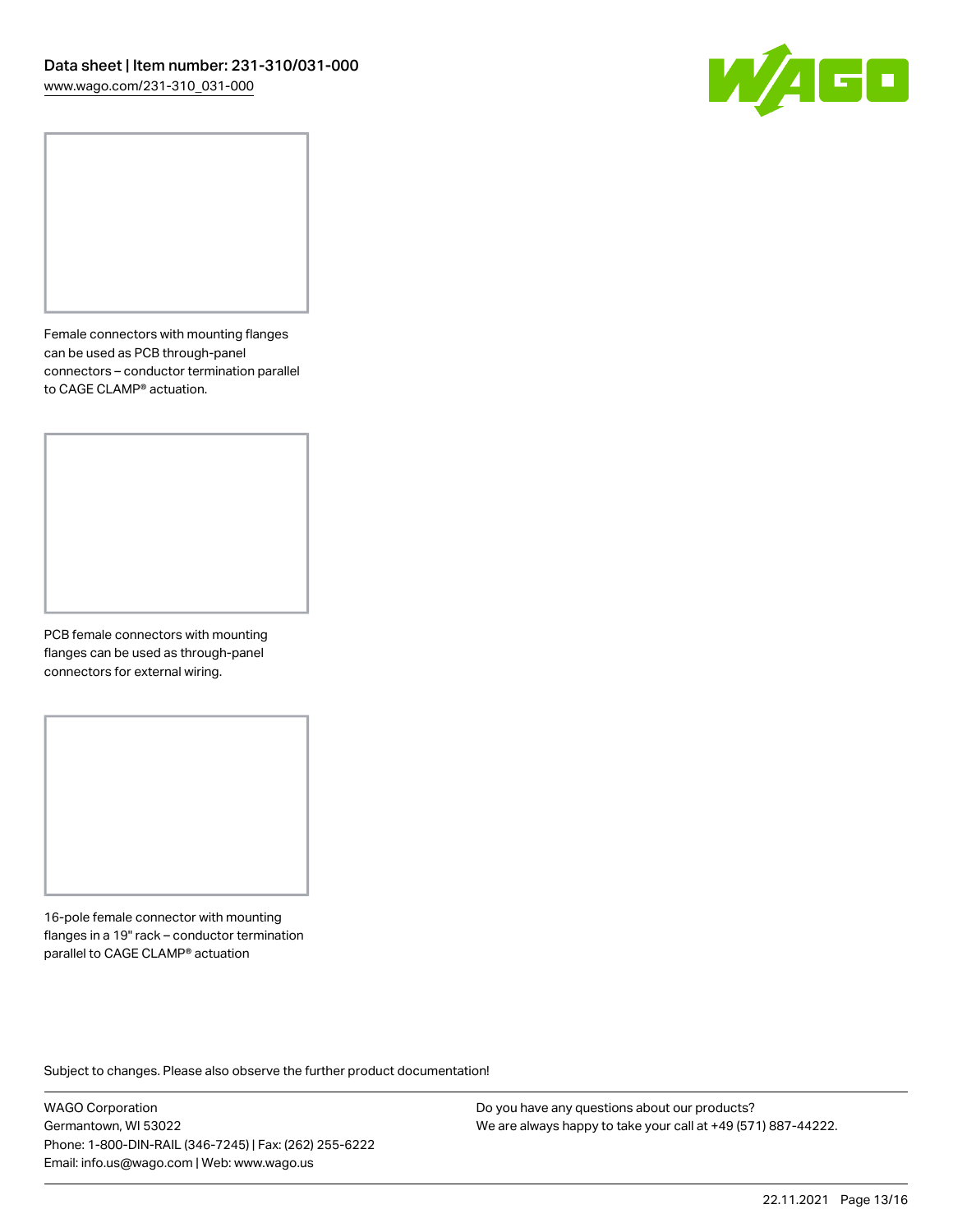



Inserting a conductor via 3.5 mm screwdriver – CAGE CLAMP® actuation parallel to conductor entry.



Inserting a conductor via 3.5 mm screwdriver – CAGE CLAMP® actuation perpendicular to conductor entry.



Inserting a conductor into CAGE CLAMP® unit via operating lever (231-291).



Inserting a conductor via operating tool.



Coding a female connector by removing coding finger(s).

Subject to changes. Please also observe the further product documentation!

WAGO Corporation Germantown, WI 53022 Phone: 1-800-DIN-RAIL (346-7245) | Fax: (262) 255-6222 Email: info.us@wago.com | Web: www.wago.us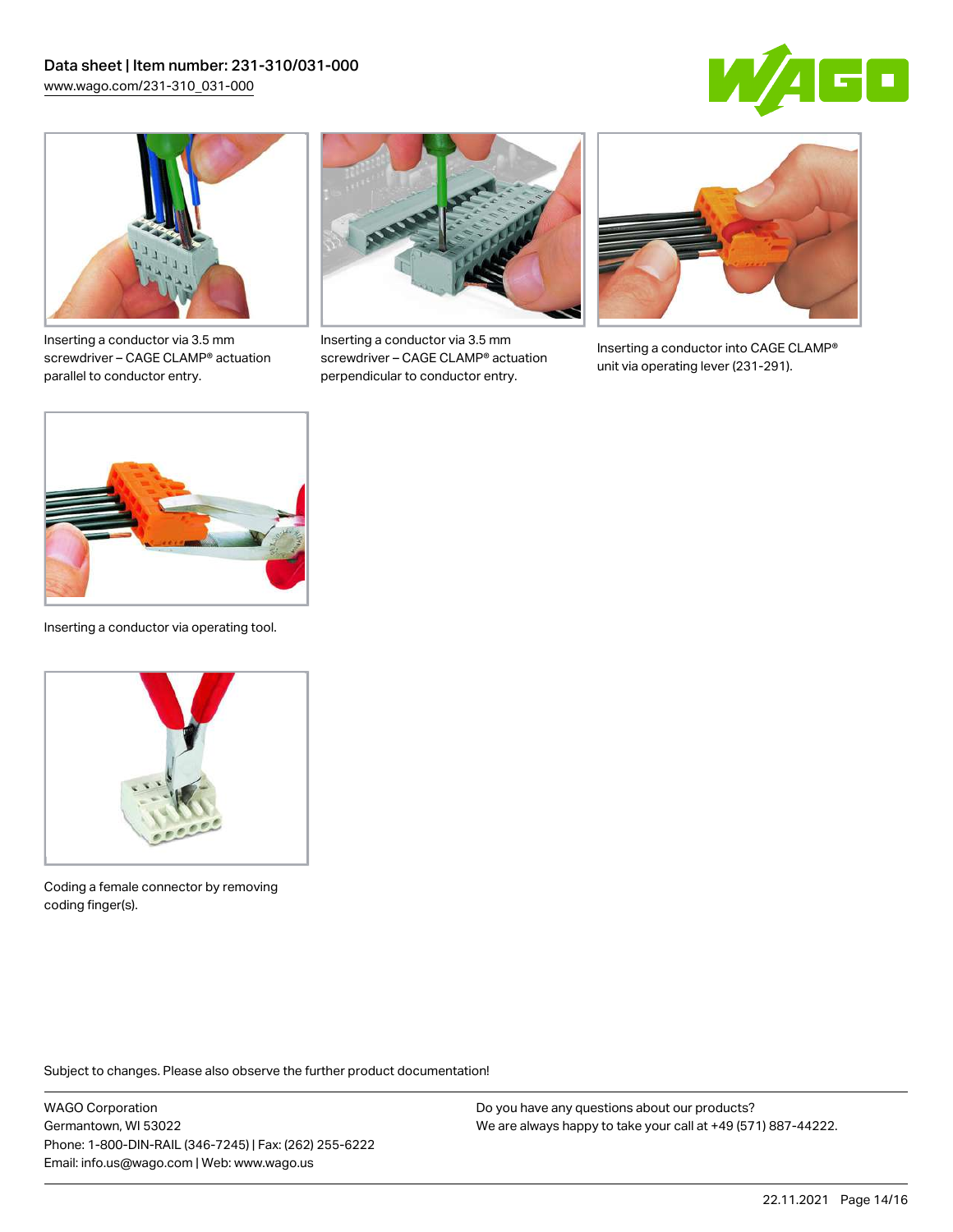



Testing – female connector with CAGE CLAMP®

Integrated test ports for testing perpendicular to conductor entry via 2 or 2.3 mm Ø test plug

Installation



Male connector with strain relief plate



Strain relief housing shown with a male connector equipped with CAGE CLAMP®

Marking

Subject to changes. Please also observe the further product documentation!

WAGO Corporation Germantown, WI 53022 Phone: 1-800-DIN-RAIL (346-7245) | Fax: (262) 255-6222 Email: info.us@wago.com | Web: www.wago.us